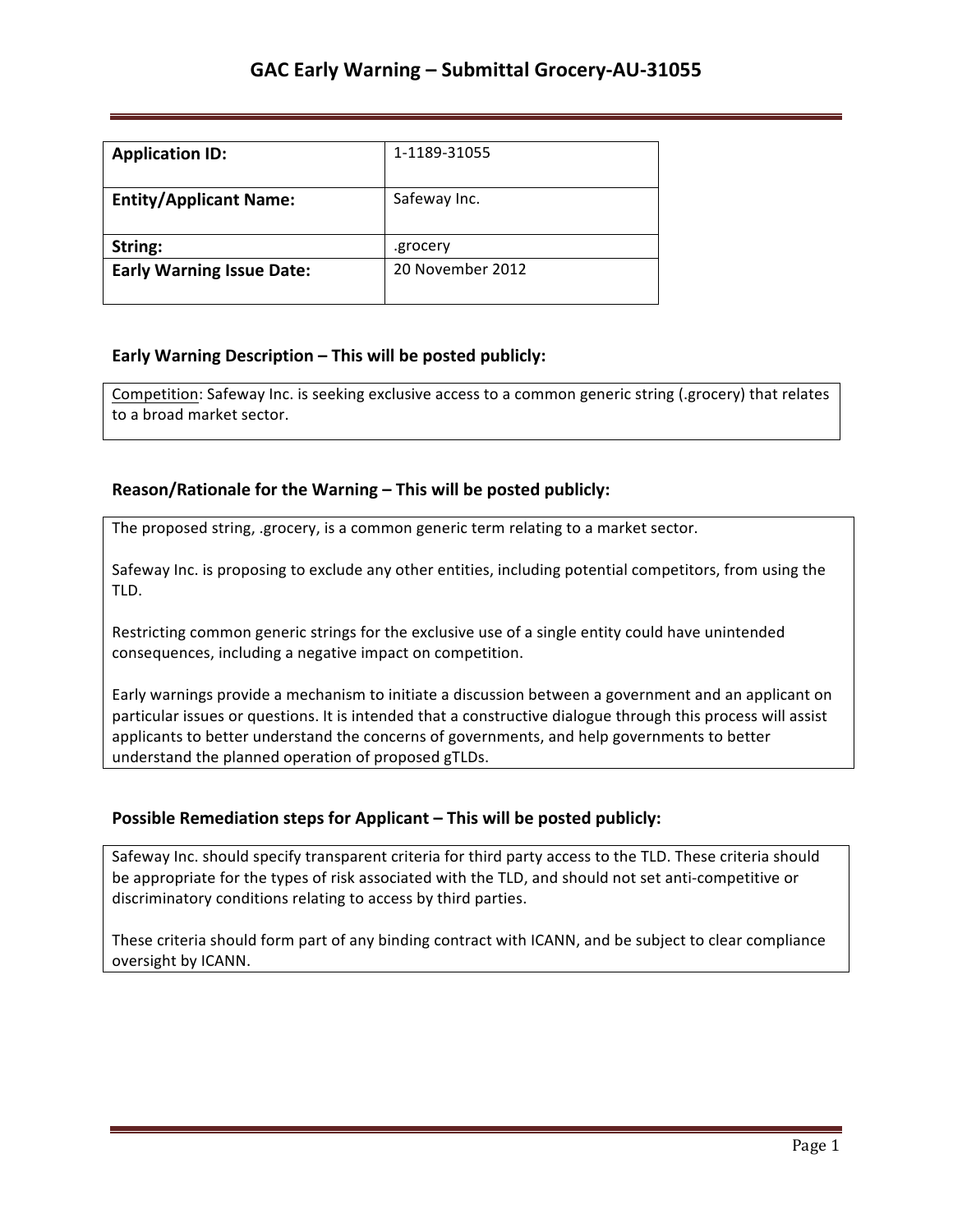## **Further Notes from GAC Member(s) (Optional) – This will be posted publicly:**

This Early Warning is from the Department of Broadband, Communications and the Digital Economy (DBCDE), on behalf of the Australian Government. In the first instance, communications and responses to this early warning should be emailed to gacearlywarning@gac.icann.org, with the text "Australian EW" and the application ID in the subject field.

# **INFORMATION FOR APPLICANTS**

# **About GAC Early Warning**

The GAC Early Warning is a notice only. It is not a formal objection, nor does it directly lead to a process that can result in rejection of the application. However, a GAC Early Warning should be taken seriously as it raises the likelihood that the application could be the subject of GAC Advice on New gTLDs or of a formal objection at a later stage in the process. Refer to section 1.1.2.4 of the Applicant Guidebook (http://newgtlds.icann.org/en/applicants/agb) for more information on GAC Early Warning.

## **Instructions if you receive the Early Warning**

**ICANN** strongly encourages you work with relevant parties as soon as possible to address the concerns voiced in the GAC Early Warning.

### **Asking questions about your GAC Early Warning**

If you have questions or need clarification about your GAC Early Warning, please contact gacearlywarning@gac.icann.org. As highlighted above, ICANN strongly encourages you to contact gacearlywarning@gac.icann.org as soon as practicable regarding the issues identified in the Early Warning. 

### **Continuing with your application**

If you choose to continue with the application, then the "Applicant's Response" section below should be completed. In this section, you should notify the GAC of intended actions, including the expected completion date. This completed form should then be sent to gacearlywarning@gac.icann.org. If your remediation steps involve submitting requests for changes to your application, see the change request process at http://newgtlds.icann.org/en/applicants/customer-service/change-requests.

In the absence of a response, ICANN will continue to process the application as submitted.

### **Withdrawing your application**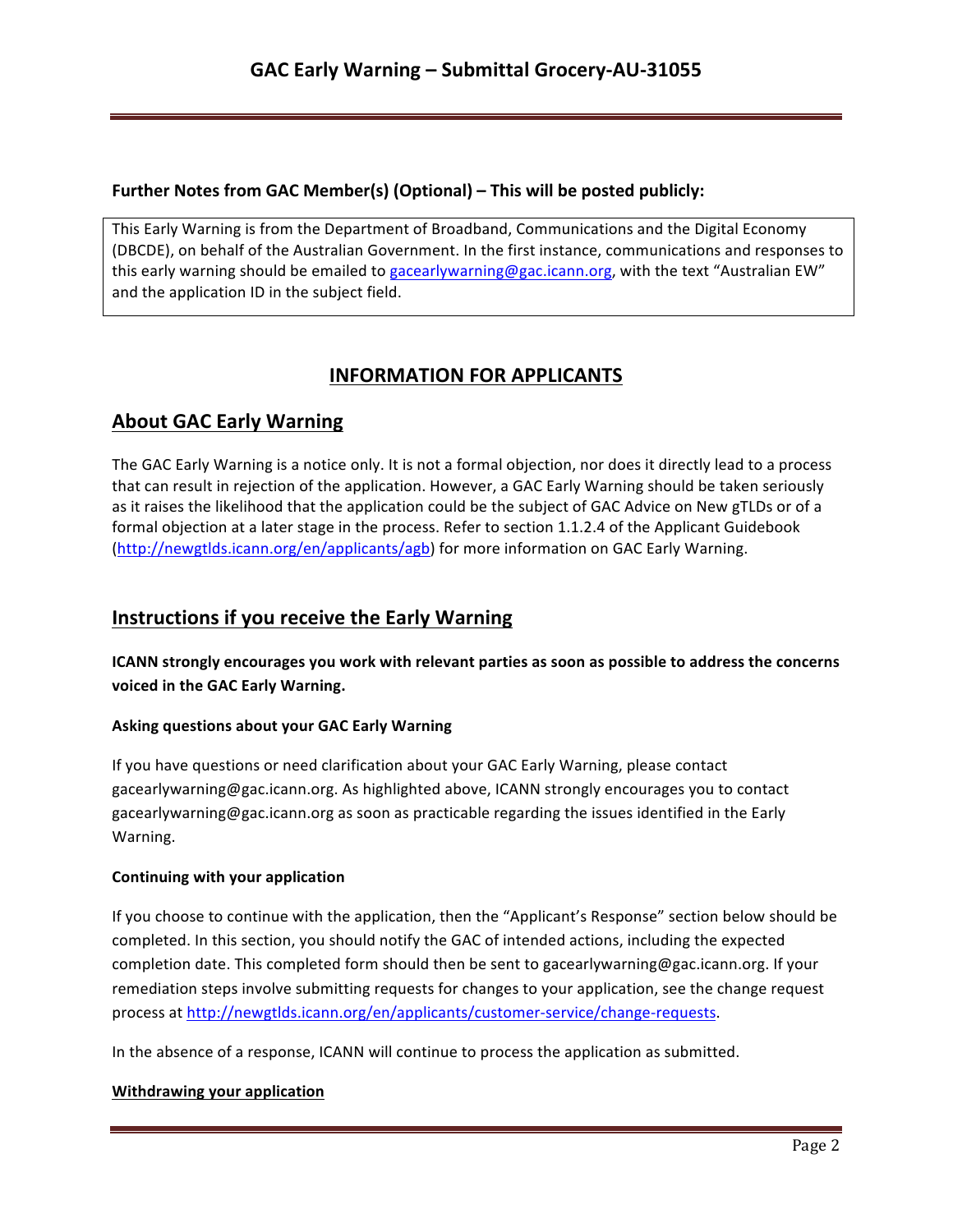# **GAC Early Warning – Submittal Grocery-AU-31055**

If you choose to withdraw your application within the 21-day window to be eligible for a refund of 80% of the evaluation fee (USD 148,000), please follow the withdrawal process published at http://newgtlds.icann.org/en/applicants/customer-service/withdrawal-refund. Note that an application can still be withdrawn after the 21-day time period; however, the available refund amount is reduced. See section 1.5 of the Applicant Guidebook.

For questions please contact: **gacearlywarning@gac.icann.org** 

### **Applicant Response:**